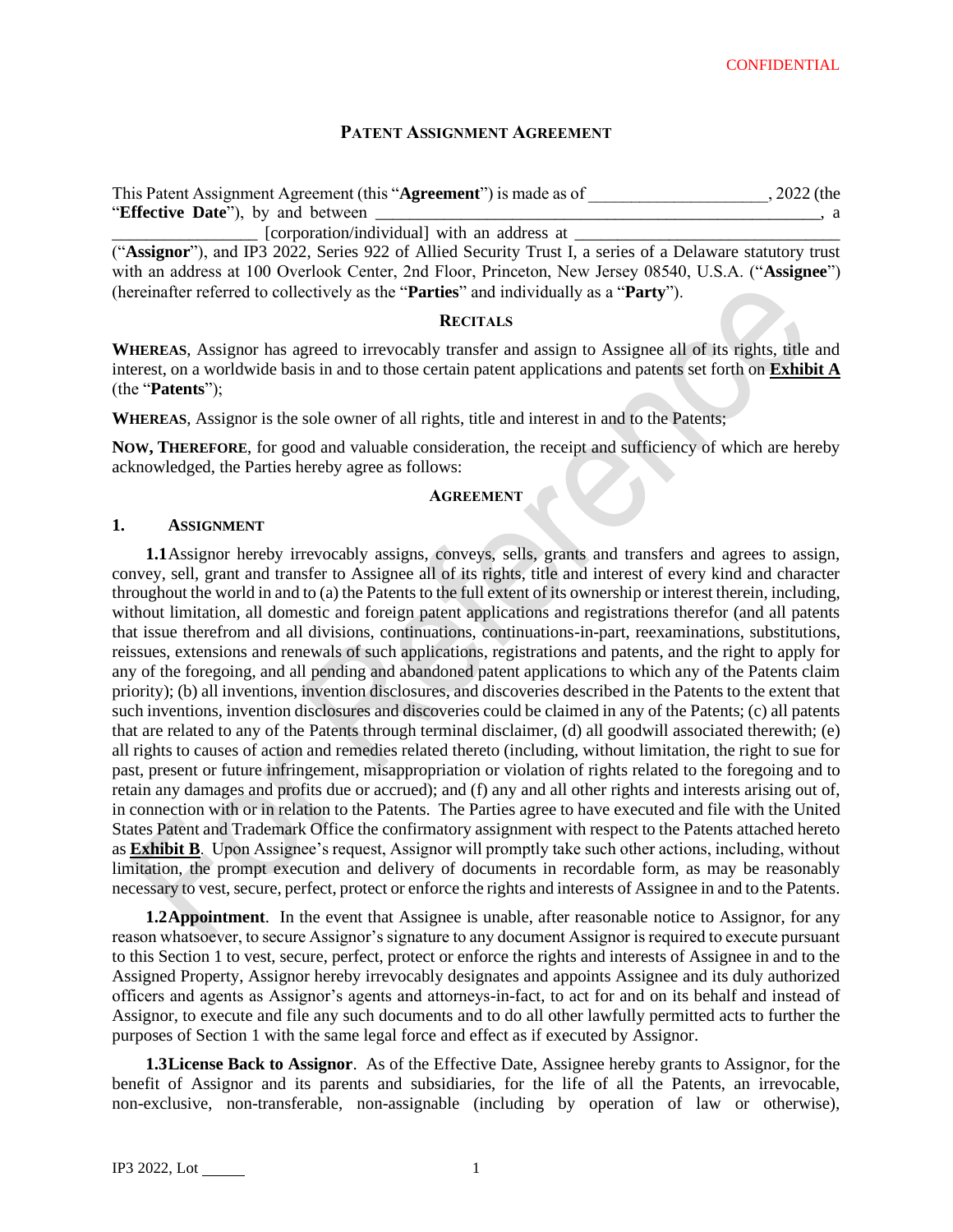non-sublicensable, worldwide, fully paid-up right and license under the Patents, to develop, have developed, make, have made, use, have used, sell, offer to sell, import, export and otherwise transfer, dispose of, or exploit any product, service, method or process, and to authorize third parties to practice any method on behalf of Assignor. The foregoing license-back includes a license to a successor of Assignor, as long as the control of such successor is retained directly or indirectly by Assignor.

### **2. PAYMENT**

In consideration of the assignment of rights granted pursuant to Section 1, Assignee will promptly pay to Assignor \_\_\_\_\_\_\_\_\_\_\_\_\_\_\_\_\_\_\_\_\_\_\_\_\_\_\_\_\_\_\_\_\_\_\_\_\_\_\_ Dollars (USD \$\_\_\_\_\_\_\_\_\_\_). Assignor hereby instructs Assignee to wire such payment in accordance with the following wire instructions:



### **3. REPRESENTATIONS AND WARRANTIES**

**3.1Authority**. Each Party represents and warrants that it has the full power and authority to enter into this Agreement and to perform its obligations hereunder, and that the performance of such obligations will not conflict with or result in a breach of any agreement to which such Party is a party or is otherwise bound.

**3.2Title**. Assignor represents and warrants that Assignor is the lawful owner of all right, title and interest in and to the Patents, and has the unrestricted right to grant the rights granted under Section 1 to this Agreement free and clear of any title defects, encumbrances, liens, security interests, mortgages, registrations, licenses, immunities or claims of any nature (including, without limitation, covenants not to sue, government grants, identifications to standard committees, or any other restriction on the rights relating to the Patents) whether threatened, pending or otherwise held or claimed by anyone (collectively, "Encumbrances"), except as listed on **Exhibit C**. Assignor represents and warrants that none of the Encumbrances is an exclusive grant or right and each license is nontransferable (except solely in the context of acquisition of the respective licensee and in that case, the scope of each such license or rights in the Patents is limited to the activities of the licensee prior to the acquisition) and non-sublicensable (except to affiliates of the licensee). Assignor represents and warrants that there are no Encumbrances other than those listed on **Exhibit C**. Assignor has not received notice of (and Assignor is not aware of any facts or circumstances which could reasonably be expected to give rise to) any other actions, suits, investigations, claims or proceedings threatened, pending or in progress relating in any way to the Patents.

**3.3Validity and Enforceability**.Assignor represents and warrants to Assignee that the Patents have never been found invalid or unenforceable for any reason in any administrative, arbitration, judicial or other proceeding. Assignor has provided Assignee with all information and challenges concerning the title to, and validity, patentability and/or enforceability of, the Patents.

**3.4No Government Encumbrances**. Assignor represents and warrants to Assignee that the Patents are free from Encumbrances of any U.S. or foreign government, university, college, other educational institution or research center. This provision is intended to prevent government or downstream university encumbrances. To comply with this section, the Assignor must be able to sell the Patents without those limitations (e.g., the patents can be sold free of any encumbrance that would require the new owner to pay royalties back to the University or inventor, or free of encumbrances under 35 U.S.C. section 200 et seq.).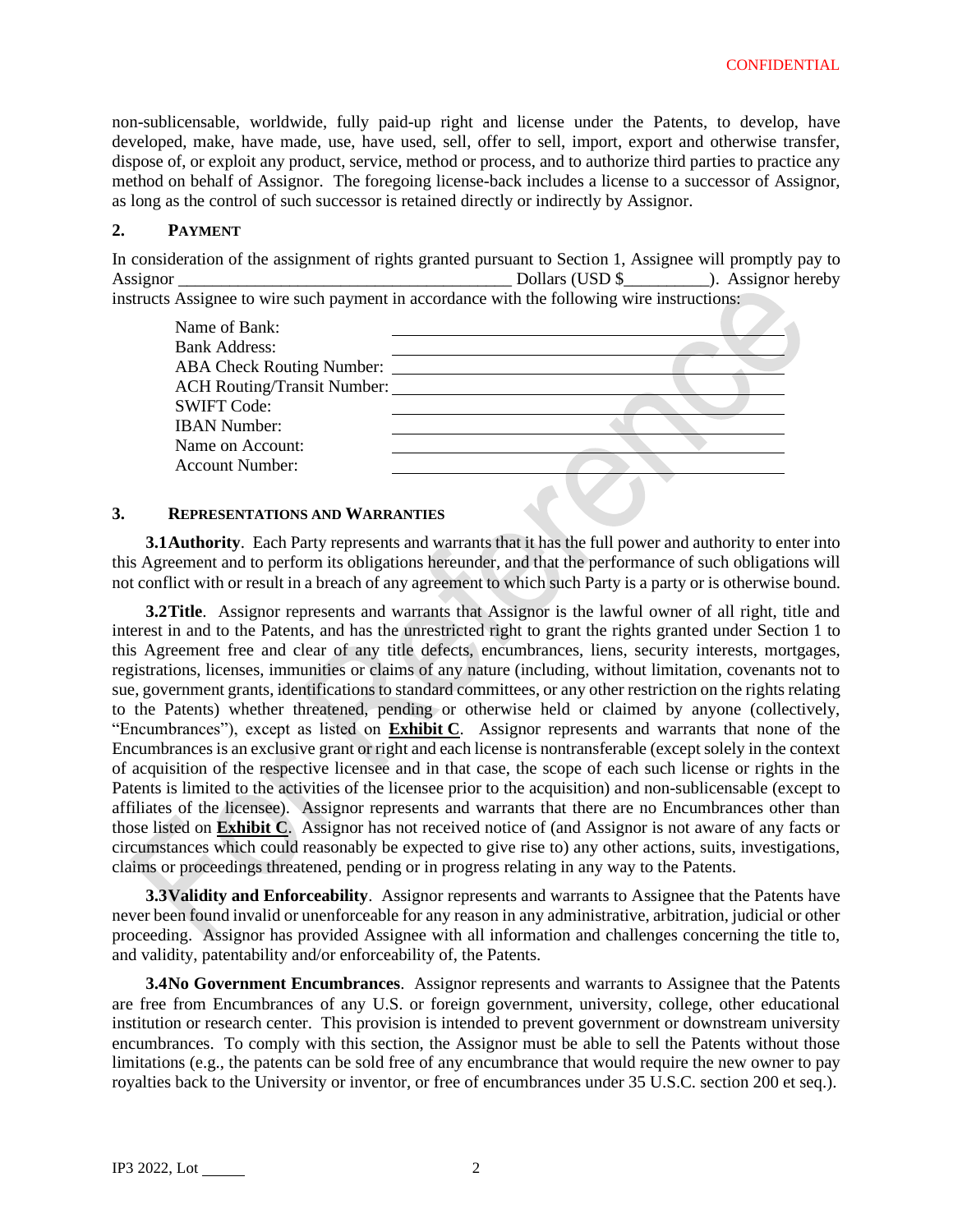### **3.5Additional Obligations**.

3.5.1 Maintenance and Other Fees. Assignor shall (i) pay any maintenance fees, annuities, and the like that become due on the Patents and/or for which the window period will become open after the Effective Date and up to ten (10) days after the Effective Date and Assignee shall reimburse Assignor for any such payments made by Assignor; (ii) provide, on or before the Effective Date, a list to Assignee of the dates on which any such fees, annuities and the like will become due and/or for which the window period will open during the two (2) month period following the Effective Date; and (iii) shall otherwise use its reasonable best efforts to assist Assignee in preventing abandonment of the Patents.

Assignor shall be responsible for all invoices, expenses, and fees pending to outside prosecution counsel or agents existing on the Effective Date.

Assignee shall be responsible for all taxes and fees relating to purchase of the Patents, other than income taxes and withholding taxes imposed on Assignor. Assignee will timely remit to the appropriate taxing authorities all taxes, levies or other imposts as required by law, including any withholding taxes imposed on this payment to Assignor, and shall provide Assignor with written evidence that such payment was made. Assignor and Assignee shall cooperate with each other and take all commercially reasonable steps to (i) file certificates and other documentation with taxing authorities and/or (ii) legitimately obtain a reduction or elimination of, or credit for, any taxes, levies or other imposts arising from transactions contemplated by this Agreement.

3.5.2 Deliverables and Transfer of In-House and Outside Prosecution Files. Assignor shall be responsible for all costs and expenses associated with the transfer of prosecution-related files from Assignor to Assignee. Once Assignor receives receipt of payment, Assignor shall send to Assignee's outside counsel:

- (a) Original letters patent for the Patents.
- (b) Originals of all assignment agreements in its possession for the Patents.
- (c) Each patent prosecution (docket) file in its possession for each of the Patents.

(d) To the extent the same are in the possession, custody, or control of Assignor, copies of those relevant portions of laboratory notebooks and related documents and things as are reasonably related to the conception, reduction to practice, and prosecution of any Patent. To the extent such documents and things currently exist, Assignor further agrees to maintain such records intact consistent with its policy for records retention.

### **4. GENERAL**

**4.1Governing Law**. This Agreement is to be construed in accordance with and governed by the internal laws of the State of Delaware and/or U.S. federal law, if applicable, without giving effect to any choice of law rule that would cause the application of the laws of any jurisdiction other than the internal laws of the State of Delaware and/or U.S. federal law, if applicable, to the rights and duties of the parties.

**4.2Attorneys' Fees**. If either Party commences any action or proceeding against the other Party to enforce this Agreement or any of such Party's rights hereunder, the prevailing Party will be entitled to its reasonable expenses related to such action or proceeding, including reasonable attorneys' and expert fees.

**4.3No Waiver**. No delay, failure or waiver by either Party to exercise any right or remedy under this Agreement, and no partial or single exercise of any such right or remedy, will operate to limit, preclude, cancel, waive or otherwise affect such right or remedy, nor will any single or partial exercise of such right or remedy limit, preclude, impair or waive any further exercise of such right or remedy or the exercise of any other right or remedy.

**4.4Severability**. If any provision of this Agreement is determined to be invalid or unenforceable, the validity or enforceability of the other provisions or of this Agreement as a whole will not be affected; and,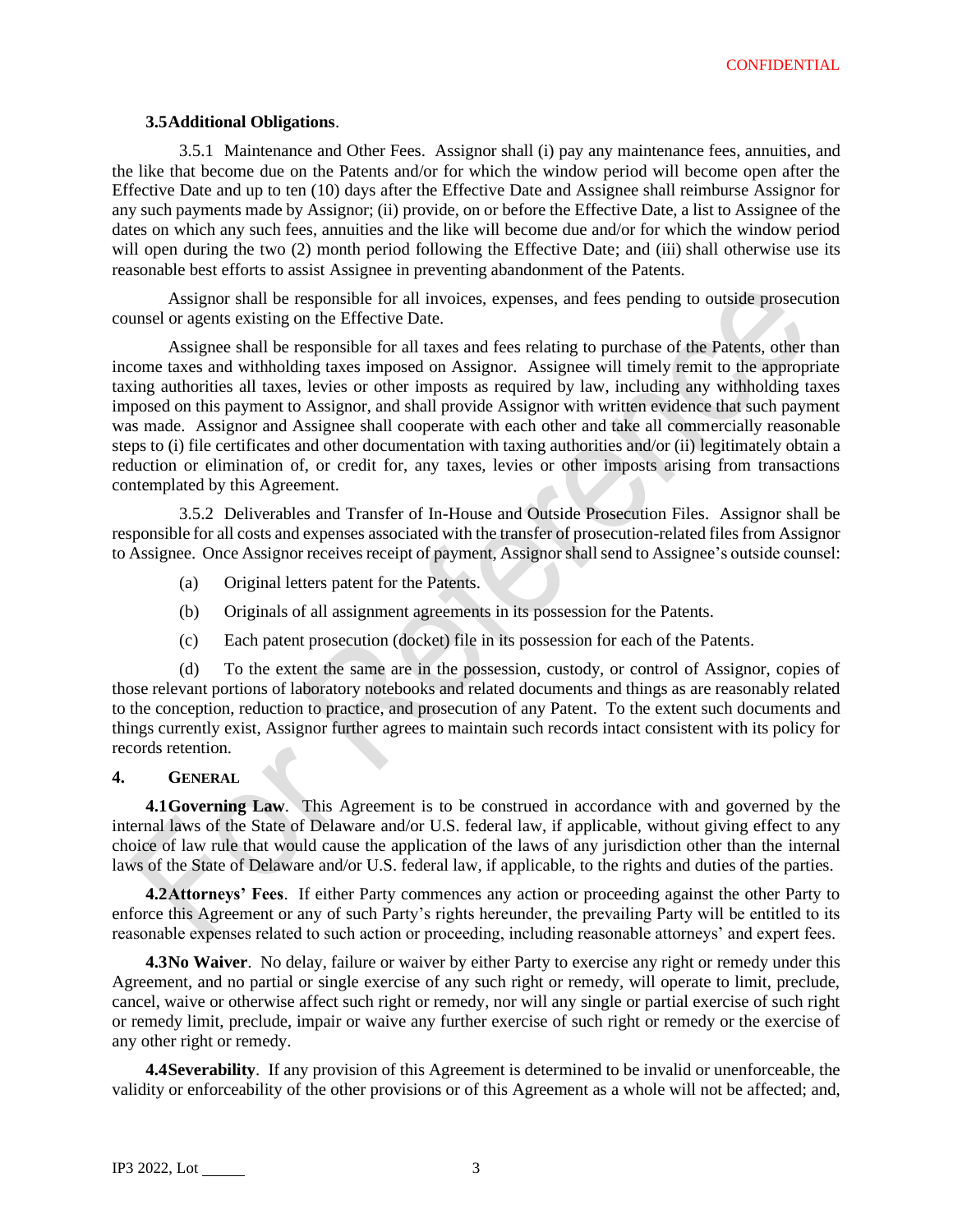**Contract** 

in such event, such provision will be changed and interpreted so as best to accomplish the objectives of such provision within the limits of applicable law or applicable court decision.

**4.5 Entire Agreement**. This Agreement, including any exhibit(s) hereto which are incorporated herein by this reference, serves to document formally the entire understanding between the Parties relating to the subject matter hereof, and supersedes and replaces any prior or contemporaneous agreements, negotiations or understandings (whether oral or written) relating to the same subject matter. No amendment or modification of any provision of this Agreement will be effective unless in writing and signed by a duly authorized signatory of the Party against which enforcement of the amendment or modification is sought.

**IN WITNESS WHEREOF**, the Parties have caused this Agreement to be executed by their duly authorized representatives as of the Effective Date.

| <b>ASSIGNOR</b>     | <b>ASSIGNEE</b>                     |
|---------------------|-------------------------------------|
|                     |                                     |
| By: $\qquad \qquad$ | By: $\qquad \qquad$                 |
|                     | Name (Print): Russell W. Binns, Jr. |
|                     | Title: CEO                          |
|                     |                                     |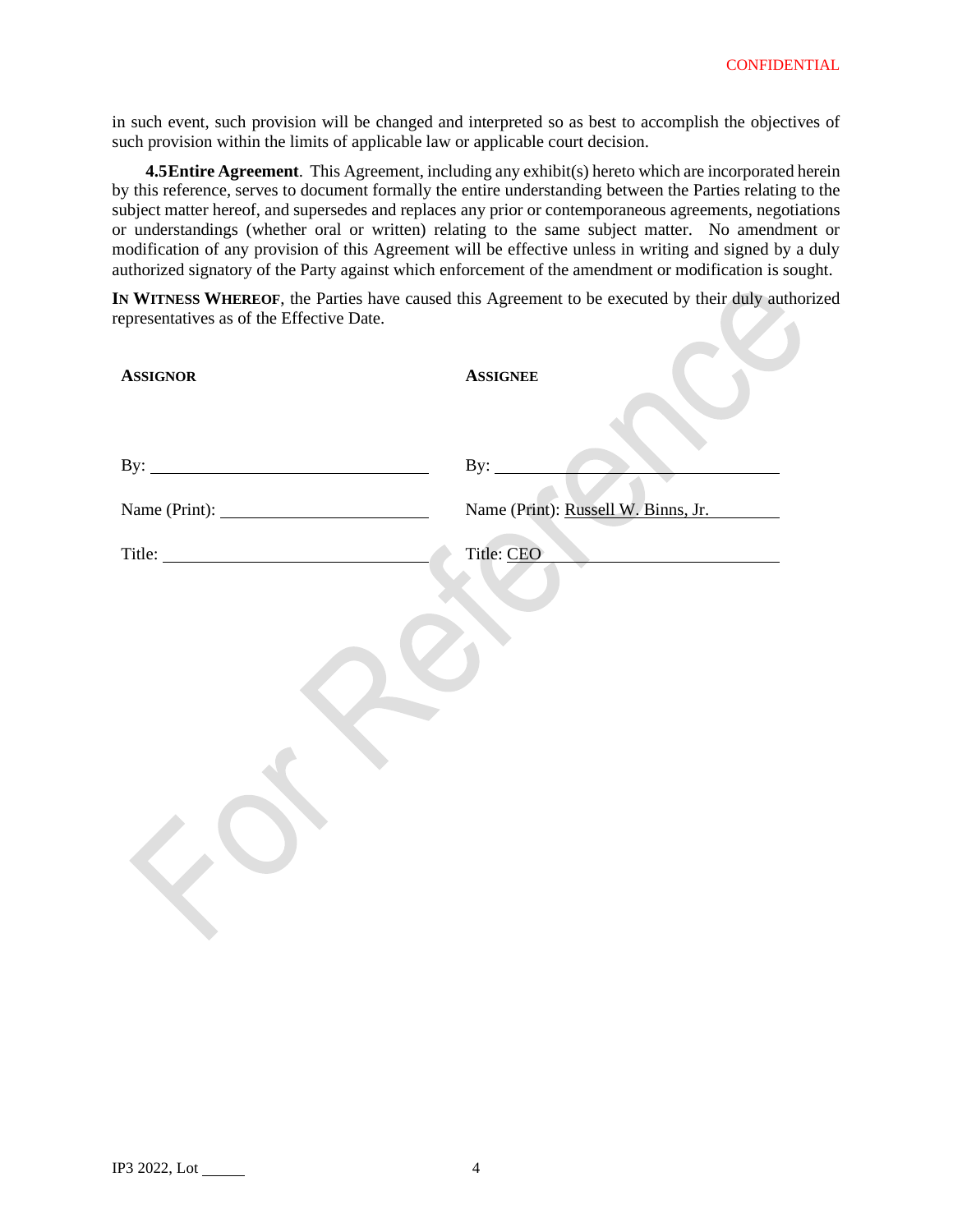# **EXHIBIT A PATENTS**

| <b>FAMILY</b><br>No. | PATENT/PUBL. NO. | <b>APPLICATION NO.</b> | <b>STATUS</b> | <b>PATENT TITLE</b> |
|----------------------|------------------|------------------------|---------------|---------------------|
|                      |                  |                        |               |                     |
|                      |                  |                        |               |                     |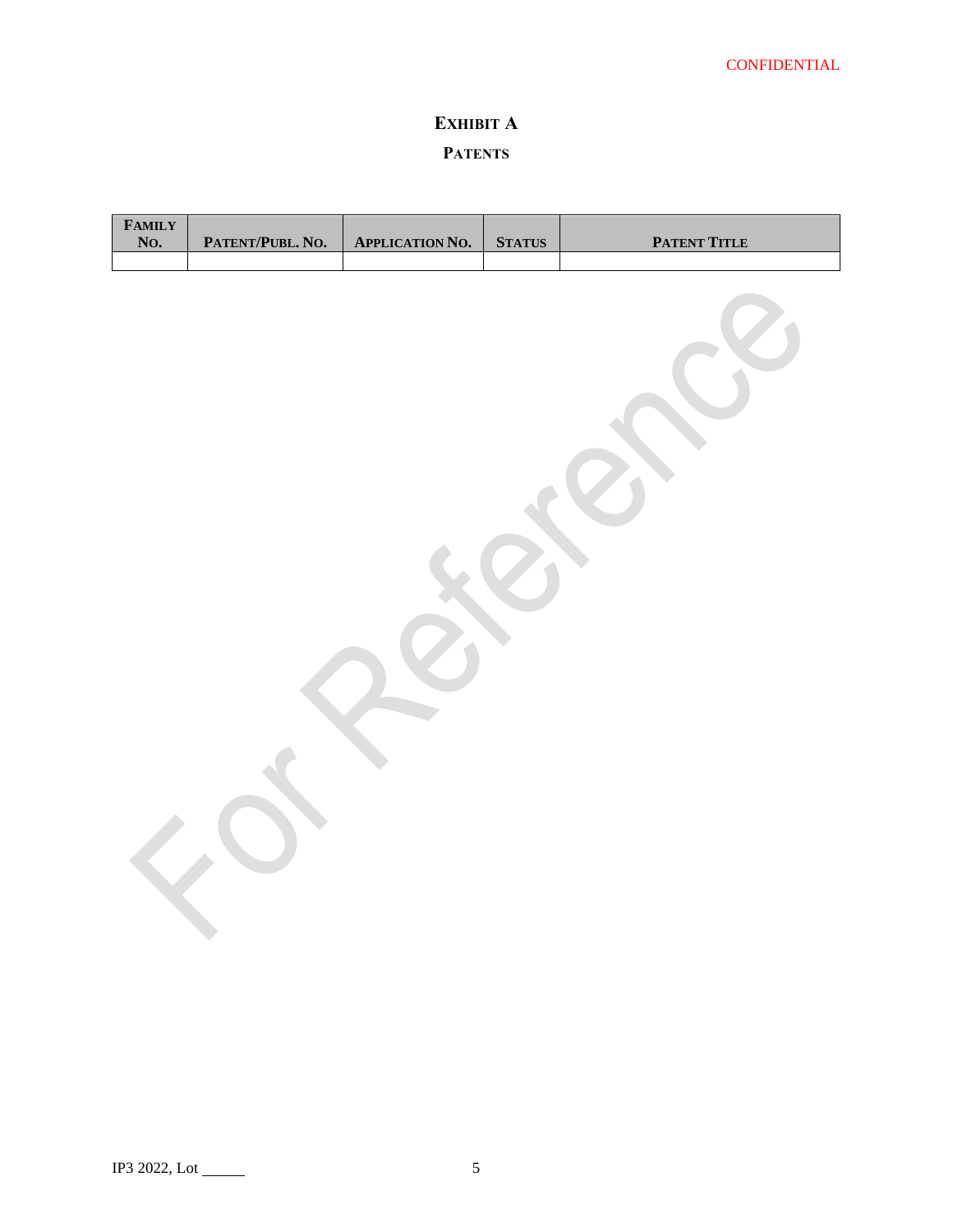# **EXHIBIT B**

### **CONFIRMATORY PATENT ASSIGNMENT FORM**

### **IN THE UNITED STATES PATENT AND TRADEMARK OFFICE**

#### **ASSIGNMENT**

WHEREAS, \_\_\_\_\_\_\_\_\_\_, a \_\_\_\_\_\_\_\_\_\_\_\_ [corporation/individual] with its principal place of business at \_\_\_\_\_\_\_\_\_\_ ("**ASSIGNOR**"), owns certain patent applications and/or registrations, as set forth in Attachment 1 attached hereto and incorporated herein by this reference ("PATENTS"); and

**WHEREAS**, IP3 2022, Series 922 of Allied Security Trust I, a series of a Delaware statutory trust with an address at 100 Overlook Center, 2nd Floor, Princeton, New Jersey 08540, U.S.A. ("**ASSIGNEE**"), desires to acquire all of the right, title and interest of ASSIGNOR in, to and under the PATENTS;

**WHEREAS**, ASSIGNOR and ASSIGNEE have entered into a certain Patent Assignment Agreement, dated \_\_\_\_\_\_\_\_\_\_\_\_\_\_\_\_, 2022, assigning, among other things, all right, title and interest in and to the PATENTS from ASSIGNOR to ASSIGNEE;

**NOW, THEREFORE**, in consideration of the sum of One Dollar (\$1.00) and other good and valuable consideration paid by ASSIGNEE to ASSIGNOR, the receipt and sufficiency of which hereby is acknowledged, ASSIGNOR does hereby sell, assign, transfer and convey unto ASSIGNEE its entire right, title and interest in and to the PATENTS, including all divisions, continuations, continuations-in-part, reexaminations, substitutions, reissues, extensions and renewals of the applications and registrations for the PATENTS (and the right to apply for any of the foregoing); all rights to causes of action and remedies related thereto (including, without limitation, the right to sue for past, present or future infringement, misappropriation or violation of rights related to the foregoing); and any and all other rights and interests arising out of, in connection with or in relation to the PATENTS.

**IN WITNESS WHEREOF**, ASSIGNOR has caused this Assignment to be duly executed by an authorized officer on this \_\_\_\_ day of \_\_\_\_\_\_\_\_\_\_\_, 2022.

| By:              |                                                                                                         |
|------------------|---------------------------------------------------------------------------------------------------------|
| Name:            |                                                                                                         |
| Title:           |                                                                                                         |
|                  |                                                                                                         |
| <b>STATE OF</b>  |                                                                                                         |
|                  | SS.                                                                                                     |
| <b>COUNTY OF</b> |                                                                                                         |
| On               | ., 2022, before me, the undersigned notary public in and for said County and State, personally appeared |
|                  | personally known to me [or]                                                                             |
|                  | proved to me on the basis of satisfactory evidence                                                      |

to be the person(s) whose name(s) is subscribed to the within instrument and acknowledged to me that  $\frac{hc}{\text{she}}$  executed the same in his/her authorized capacity(ies) and that, by his/her signature(s) on the instrument, the person(s) or the entity(ies) upon behalf of which the person(s) acted executed the instrument.

WITNESS my hand and official seal.

*My commission expires on*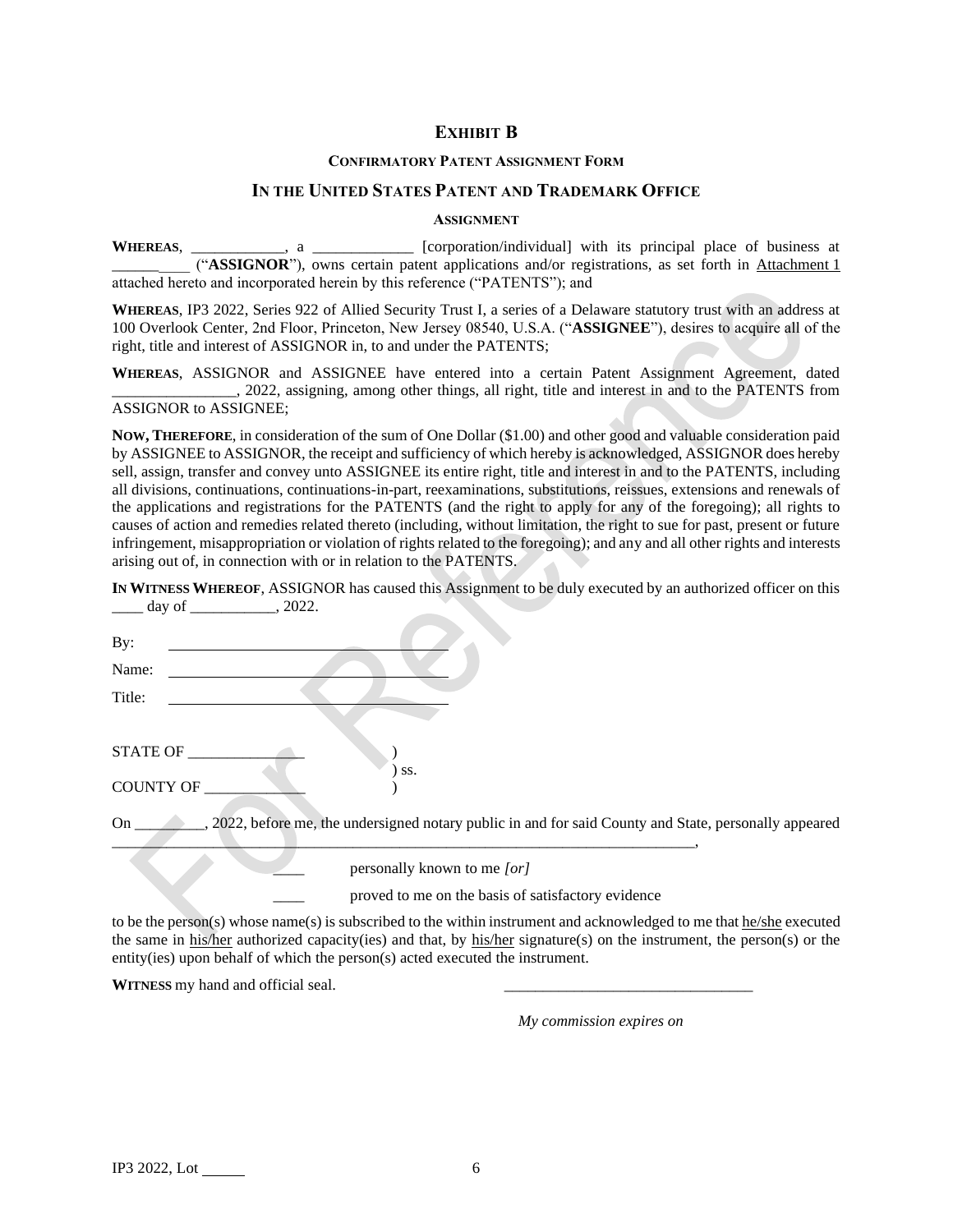# **ATTACHMENT 1**

# **PATENTS**

| $\pmb{\mathsf{F}}\mathbf{AMILY}$<br>No. | PATENT/PUBL. NO. | <b>APPLICATION NO.</b> | <b>STATUS</b> | <b>PATENT TITLE</b> |
|-----------------------------------------|------------------|------------------------|---------------|---------------------|
|                                         |                  |                        |               |                     |
|                                         |                  |                        |               |                     |